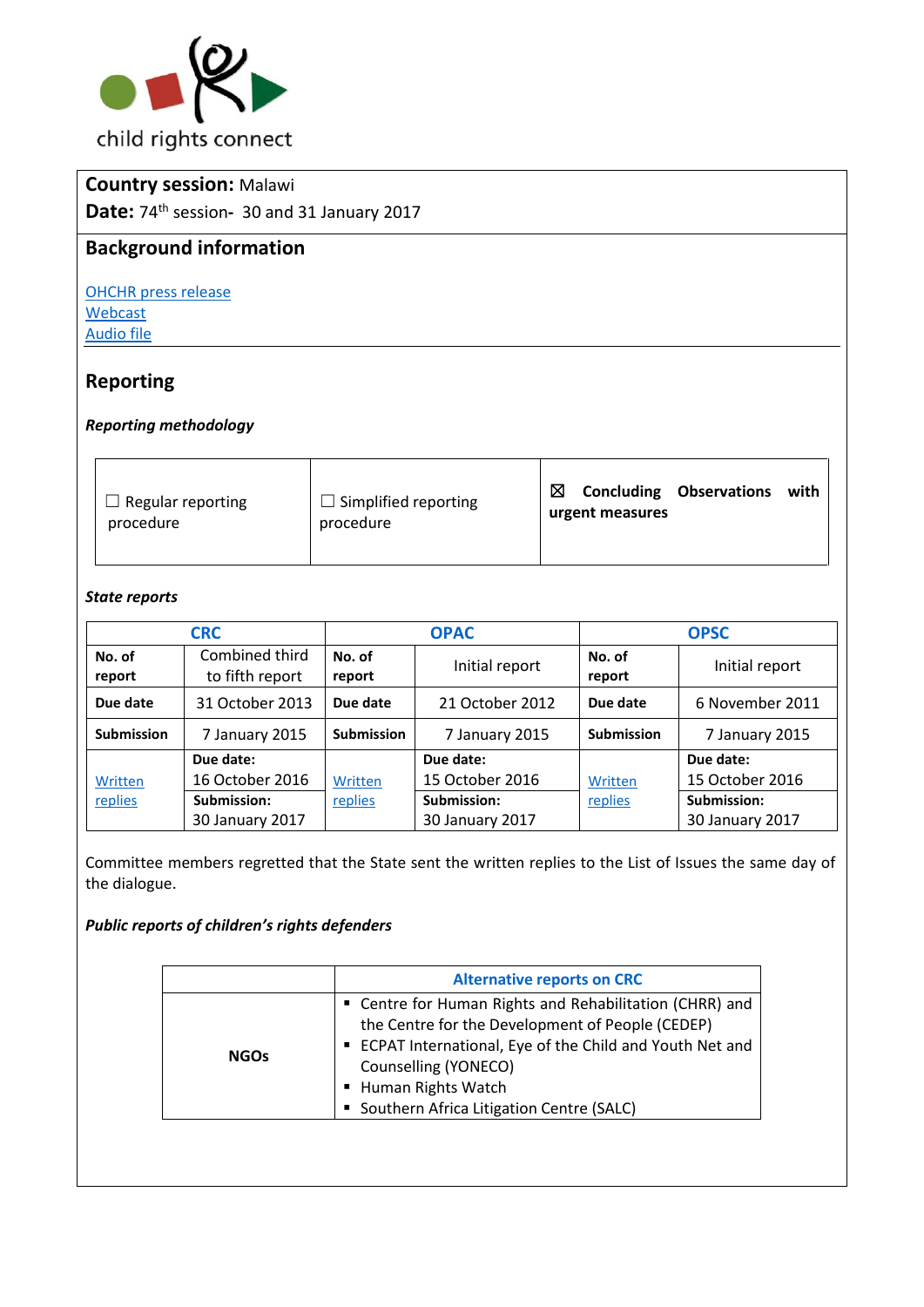

# **State delegation**

Large high level and multisectoral delegation led by the Minister of Justice and Constitutional Affairs, Mr. Samuel Tembenu. He was supported by the Principal Secretary of Gender, Children, Disability and Social Welfare and the Director of the Child Rights Direction from The Human Rights Commission, the specialized body implementing the CRC and its Optional Protocols.

List of State delegation representatives on OHCHR site

# **Committee's Task Force members**

| Name & Last name       | Country |
|------------------------|---------|
| <b>Clarence NELSON</b> | Samoa   |
| Olga KHAZOVA           | Russia  |
| Sara OVIEDO FIERRO     | Ecuador |
| Maria Rita PARSI       | Italy   |
| Hynd AYOUBI IDRISSI    | Morocco |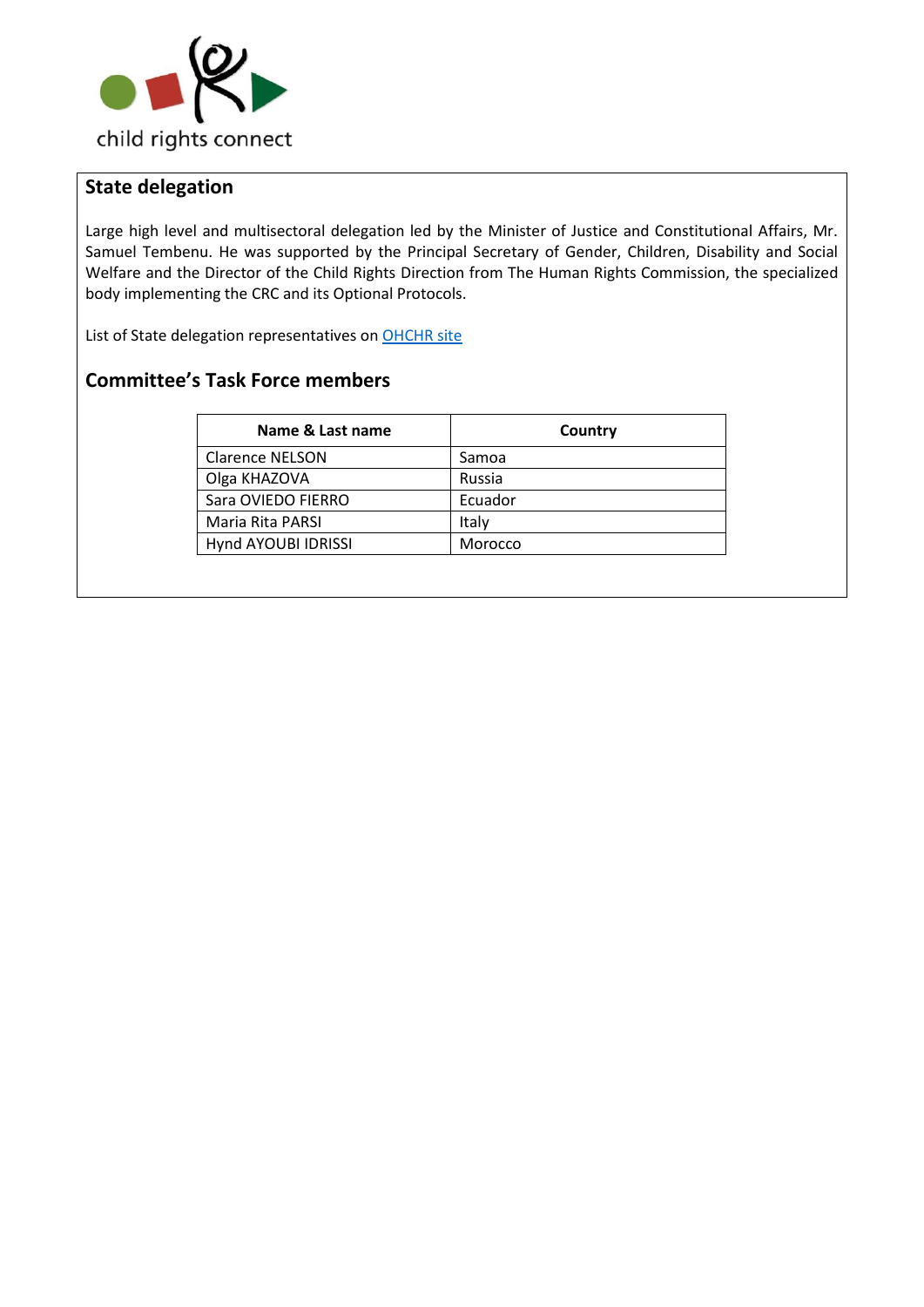

### **Dialogue description:**

### i. **Character of the dialogue**

The Committee found the session cooperative and interactive. The answers of the State to the Committee's questions were focused mainly on law revision and law development.

### ii. **General assessment made by the Committee:**

The Committee commended the process of law reform planned for 2017 and urged the State to harmonize national legislation with the CRC and its Optional Protocols. In addition, the Committee welcomed the recent adoption of laws, protocols and national plans related to children's rights but expressed concern about their effective implementation and budgeting.

#### iii. **Main issues discussed:**

*Convention on the Rights of the Child:*

- **Law implementation:** The Committee expressed its concerns about the lack of resources to implement the new laws passed related to children's rights. The State delegation acknowledged this challenge and requested the Committee for technical and financial assistance to comply with its obligations.
- **Age of criminal responsibility:** In regards to juvenile justice, the Committee reiterated in several occasions its deep concern about the age of criminal responsibility at 10 years old, and urged the State to raise it up to 18. The delegation took note of the comments of the Committee and explained that the government did not envisage to modify the law.
- **Violence against children:** The Committee members pointed out that violence was becoming widespread and accepted due to low rate of investigations and prosecutions. The delegation answered that a Child Protection Act had been adopted to address this problem at the national level.
- **Adolescent pregnancy and abortion:** The Committee raised its concerns regarding the high rates of illegal abortions among adolescents and asked the State whether it envisaged to criminalize such practice. The delegation acknowledged that this was a polemic issue due to cultural factors and stressed that the possibility of criminalizing was still under review.

#### *Optional Protocol on the involvement of children in armed conflict*

- **Adoption at national level:** The Committee pointed out that the OPAC had not been fully incorporated into the national legislation and asked whether the government was planning to do it. The delegation answered they will revise this issue during the general revision process of legislation in 2017.
- **Age verification procedures:** The Committee members expressed concerns about the lack of an accurate method of age verification. The delegation replied that a system was in place, in which families' testimony was used to verify the age of the person of concern.

### *Optional Protocol on the Sale of Children, Child Prostitution and Child Pornography*

 **Data collection system:** The Committee expressed its concerns about the lack of a comprehensive data collection system data covering all the provisions of the OPSC. The delegation answered that there was a system in place collecting cases of sale of children, child pornography and child prostitution.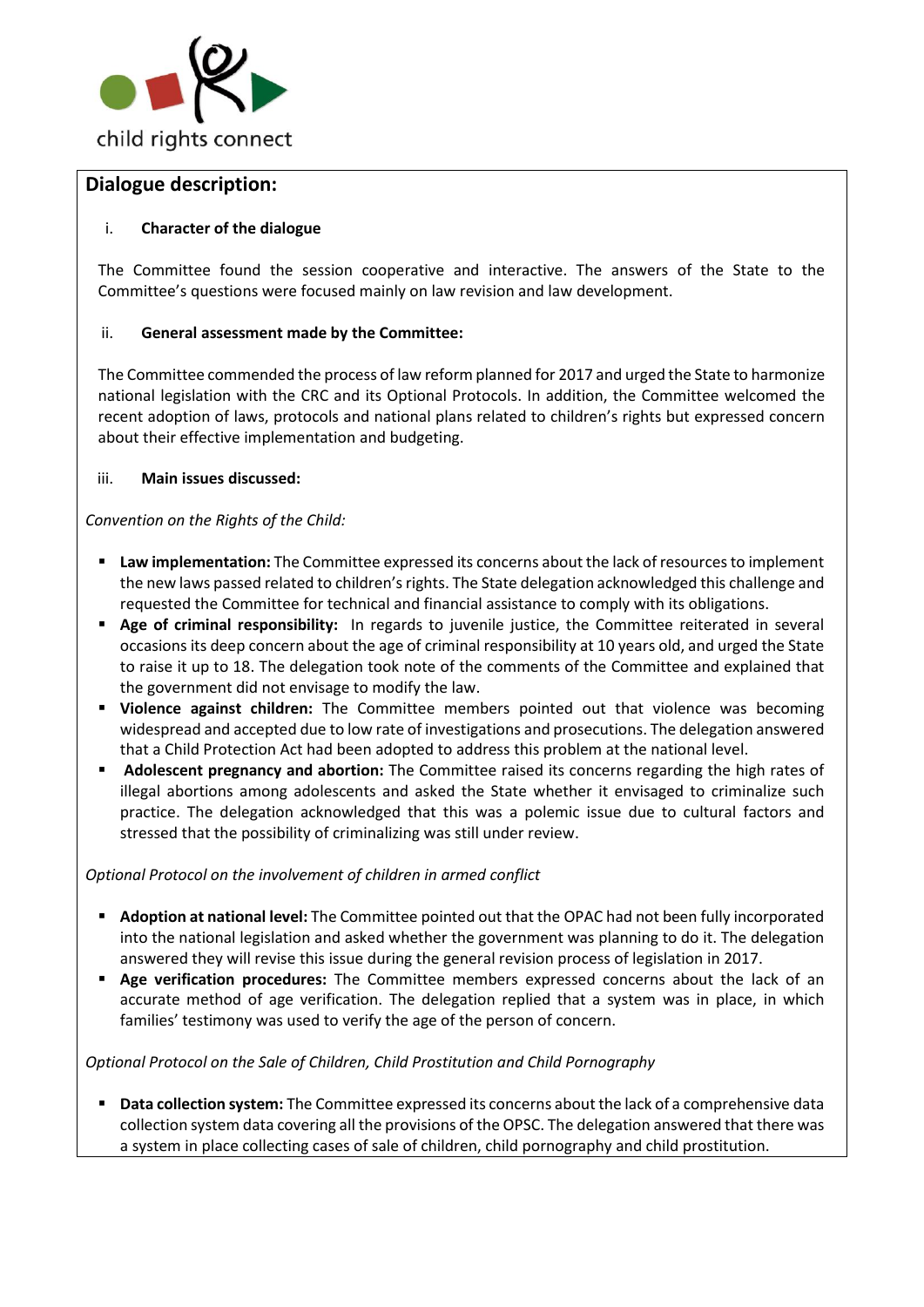

 **Dissemination:** Committee members pointed out the low dissemination of the OPSC within communities and the necessity to train law enforcement officers. The delegation replied that the government had taken all the necessary measures to disseminate information about the OPSC, particularly among local authorities and local chiefs.

# **Recommendations of the Committee**

*Convention on the Rights of the Child:*

In it[s Concluding Observations,](http://tbinternet.ohchr.org/_layouts/treatybodyexternal/Download.aspx?symbolno=CRC%2fC%2fMWI%2fCO%2f3-5&Lang=en) the Committee drew attention to the need of **urgent measures** concerning the following areas, inter alia:

- **Birth registration:** The State should ensure accessible birth registration in all regions and develop awareness-raising campaigns for parents, while strengthening birth registration in hospitals.
- **Abuse and neglect:** The State should reinforce its prevention programs and straighten early detection and referral systems to support child victims, as well as conduct awareness raising activities. Moreover, the State should establish a national database system to record cases of violence against children and develop training programs and guidelines to law enforcement officers.
- **Sexual exploitation**: The State should fully implement the Child Care, Protection and Justice Act (CCPJA) and allocate the required budget. Such measure should guarantee the development of prevention, recovery and integration programs for child victims, ensure access to mental health and health services for child victims with a special focus on children with disabilities, set up child -friendly compliant mechanisms and develop campaigns to destigmatize child victims. Additionally, this Act should guarantee thorough investigation, prosecution and proper convictions of perpetrators.
- **Harmful practices:** The State should fully eradicate child marriage and develop awareness-raising campaigns on the negative consequences of such practice, particularly among traditional and religious leaders. This requires the allocation of necessary resources to strengthen the capacity of the existing victims support units.
- **Children with albinism:** The State should address the root causes of discrimination while guaranteeing the protection of all children with albinism and the full exercise of their rights. In addition, it should ensure the implementation of response plans in case of rights violations against children with albinism, focusing on medical and legal assistance.
- **Adolescent health:** The State party should adopt a comprehensive policy for sexual and reproductive health for adolescents focusing on early pregnancy prevention and include sexual and reproductive education in schools' curricula. It should also ensure the effective access to reproductive and health services for adolescents and decriminalize abortion. In addition, comprehensive policies to address alcohol and drugs consumption in adolescents must be designed and implemented.

### *Optional Protocol on the involvement of children in armed conflict*

- **Dissemination and data collection:** The State should establish a robust mechanism to monitor the compliance of the OPAC at the national level and reinforcing its existing data system collection.
- **Age verification:** The State should implement a consistent and systematic system to verify the age of the recruited persons and to develop a consistent birth registration process across the country.
- **Protection recovery and reintegration:** The State party should establish a mechanism to identify child victims of recruitment including unaccompanied minors, refugee and asylum seekers children. The State should develop protocols and guidelines to assist child victims and train personnel dealing with child victims.